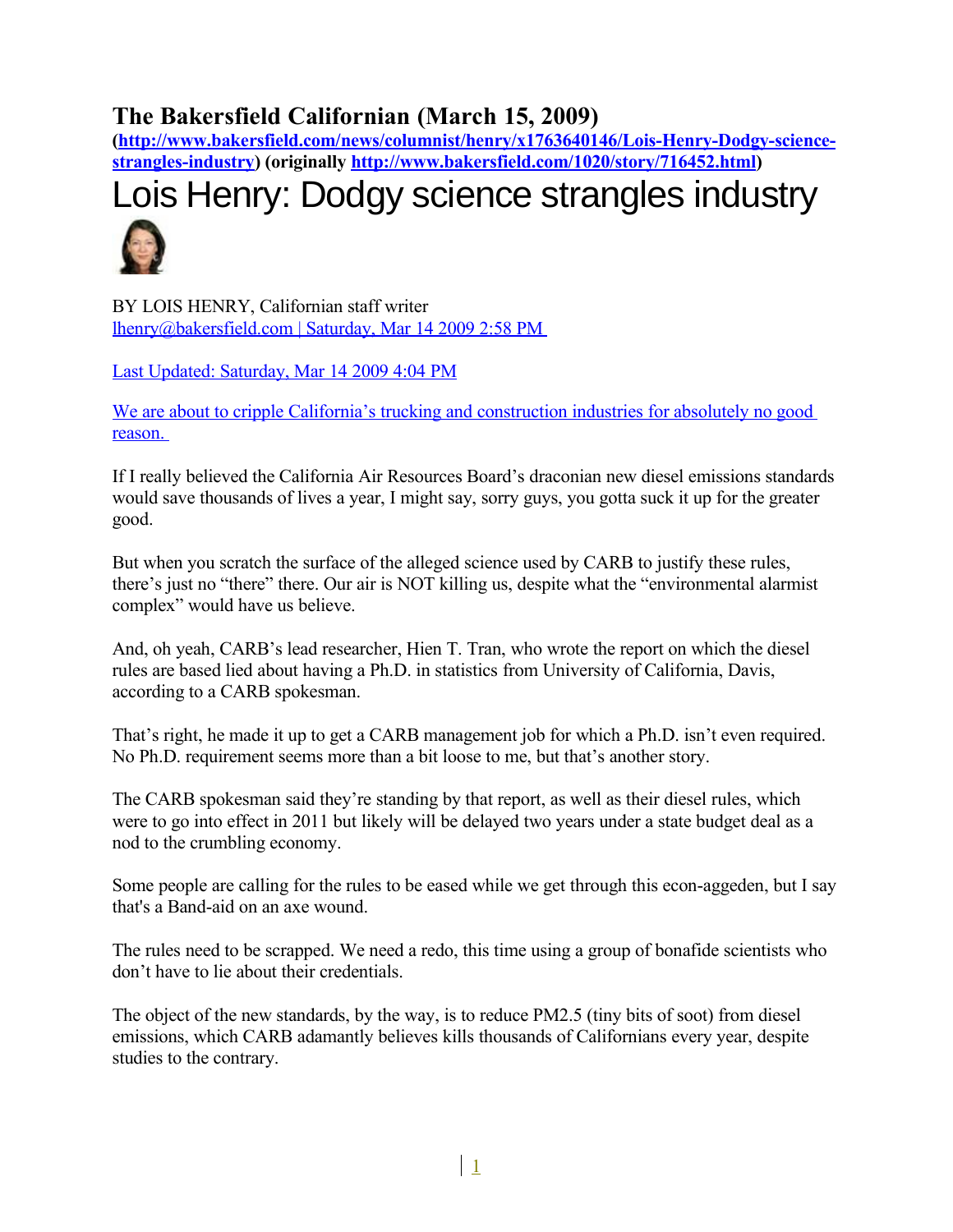The agency has mandated that all diesel trucks and heavy equipment be retrofitted with devices to reduce PM2.5 emissions by 80 percent by 2020 compared to what they were in 2000.

The report on which the rules were concocted is valid, insists a CARB spokesman, because it underwent "peer review" by other scientists.

Yes, but only the draft version. Not the final one with comments from the public, including a number of scientists who disputed its conclusions and the fact that it discounted studies showing little to no increased death rate in California from PM2.5. (Even a map from one of the studies CARB did value, showed little to no PM2.5 deaths in California, but that was also ignored in the report.)

As for the studies that were used in the report, they were weighted by a group of 12 scientists, nearly half of whom wrote or helped author the very studies being graded. And at least a few of those graders are being paid by CARB for more studies.

When I asked Bart Croes, chief of CARB's research division, and Linda Smith, chief of CARB's health and exposure assessment branch, how that's not a screaming conflict of interest, they passed the buck and said the scientists were picked by the EPA.

In my business, that's what we call a "non-denial confirmation."

Digging further into that report, I wondered why it was OK to take results from one air study that found increased death rates from PM2.5 in Los Angeles, mix them with results from studies elsewhere in the U.S., then average those results and apply them to the entire state of California.

I don't have a Ph.D. (real or fake), but that seems pretty slapdash to me.

Smith told me averaging results is perfectly acceptable because of the volume of studies from all over the world that show PM2.5 is dangerous to health and "PM is PM" — just as hazardous one place as another.

Not quite, according to Robert F. Phalen, Ph.D. (a REAL one!), with the Air Pollution Health Effects Laboratory at UC Irvine and author of the book "The Particulate Air Pollution Controversy: A Case Study and Lessons Learned."

CARB simply measures how many micrograms of PM are in a cubic meter of air, he writes, not by size or even chemical composition.

"The use of this crude mass indicator is not only scientifically shaky, but it can also be hazardous to public health," Phalen writes.

For example, filters that lower particles in emissions by breaking down them into smaller bits could actually increase adverse health effects, Phalen says. And without knowing the chemical makeup of the particles that are actually causing health problems, you could be eliminating harmless material while ignoring real culprits.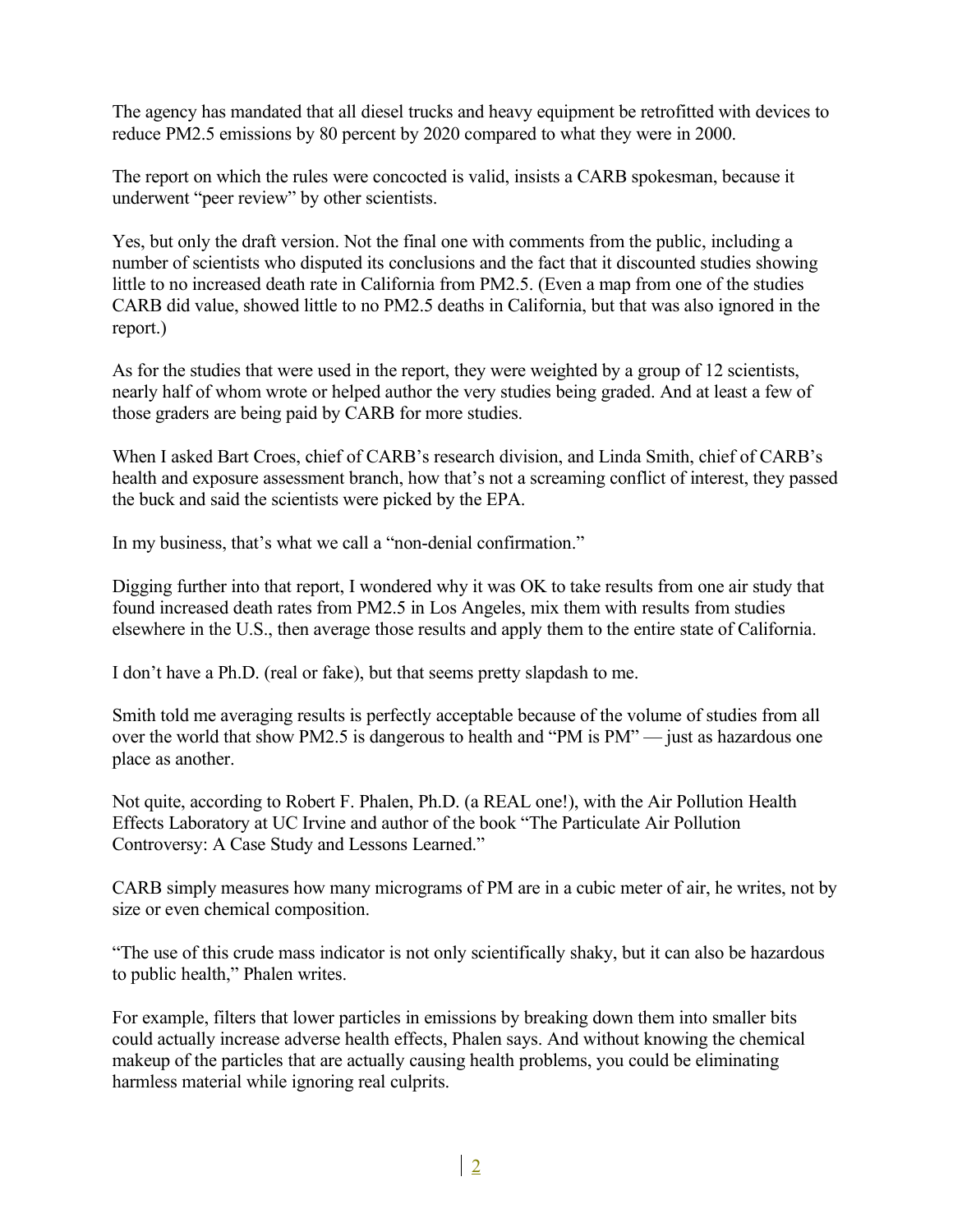"The available science is not sufficient to define the key indicators that determine the health effects of PM," he concludes.

Even if you believed PM2.5 was knocking off your neighbors in droves, CARB's own estimates show we'll be very close to the 2023 emissions reduction goal without any extra regulation at all as old diesel equipment is retired. In fact, we'll be within four or five tons per day of the goal without any added regulation at all.

I mentioned that to CARB's Smith and she sharply reminded me that that four tons could represent five to 10 deaths per year, depending on where you looked in Los Angeles.

Which brings me back to the "science" CARB used to come up with its diesel rules.

They relied on a number of epidemiological studies, large sets of observational data (not experiments) queried by scientists to tease out patterns.

The problem with those kinds of studies, according to Stanley Young, Asst. Director for Bioinformatics at the National Institute of Statistical Sciences in North Carolina and who has a real Ph.D. in statistics and genetics, is they can't control for every factor and often end up with biased conclusions.

"Say you're looking at a situation where the temperature goes up, ozone goes up, PM2.5 goes up and humidity goes up. Which of those factors, if any, is killing people?" Young said. "It's a matter of political judgment if you put your finger on ozone."

When other scientists try to replicate results from observational studies, the conclusions don't hold up 80 to 90 percent of the time.

"If you do exactly what the original researchers did, yes, you get the same results," Young said. "When you look at the way they did their analysis, that's where things get dodgy.

"There is a lot of freedom to move the answer around."

It was Young who blew the whistle on Tran for not having a Ph.D. after he read Tran's report. He couldn't believe how amateurish and poorly done it was.

"Frankly, I was shocked," he said. "I asked if they had looked at the raw data from key papers and done their own analysis. They did not have the data and the answer was no.

"It's a crazy situation. And I've just been looking this from the outside."

The view isn't much better from the inside.

Opinions expressed in this column are those of Lois Henry, not The Bakersfield Californian. Her column appears Wednesdays and Sundays. Comment at [http://people.bakersfield.com/home/Blog/](http://people.bakersfield.com/home/Blog/noholdsbarred) [noholdsbarred,](http://people.bakersfield.com/home/Blog/noholdsbarred) call her at 395-7373 or e-mail [lhenry@bakersfield.com](mailto:lhenry@bakersfield.com)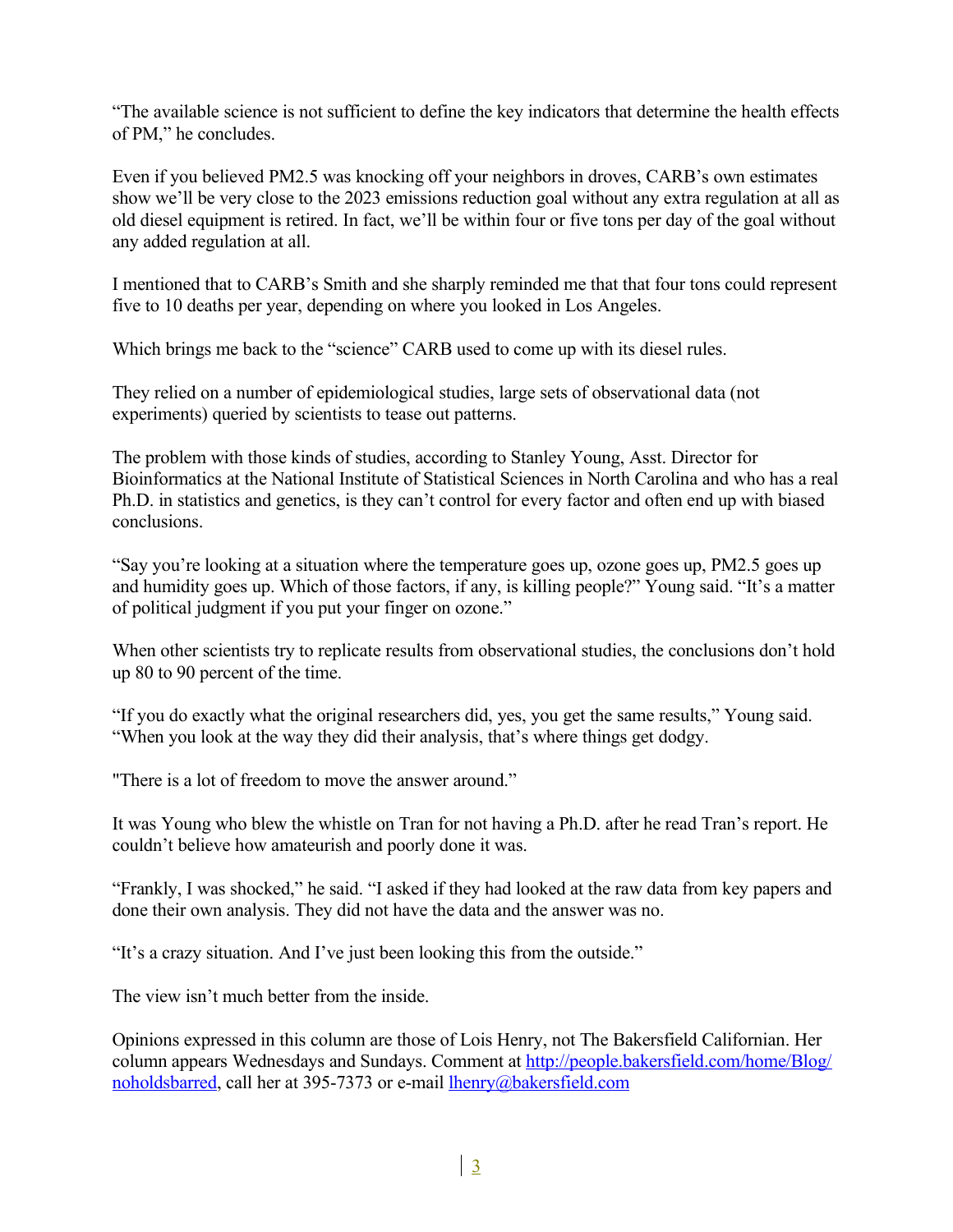## **The Bakersfield Californian (March 25, 2009)**

**[\(http://www.bakersfield.com/opinion/forum/x468334809/California-cant-wait-on-diesel-regs\)](http://www.bakersfield.com/opinion/forum/x468334809/California-cant-wait-on-diesel-regs) (originally [http://www.bakersfield.com/1435/story/725594.html\)](http://www.bakersfield.com/1435/story/725594.html)**

# **FORUM: California can't wait on diesel regs**

The Bakersfield Californian | Tuesday, Mar 24 2009 9:59 PM

Lois Henry gets it wrong in her March 14 column, "Dodgy science strangles industry," which she uses to criticize the California Air Resources Board's new regulations aimed at reducing emissions from aging, dirty big-rigs and off-road construction equipment.

The State Bus and Truck Regulation, adopted in December after exhaustive research and peer review, and which Ms. Henry would like to "redo," will prevent 9,400 deaths between 2011 and 2025; greatly reduce days of missed work, school and hospitalization; and lower health care costs by billions of dollars. Asthma symptoms, cancer, heart and lung disease will all be affected for the better, once emissions from these one million vehicles are successfully controlled.

The same can be said for CARB's Off Road Regulation, adopted in 2007, which will slash toxic and cancer-causing diesel emissions from the state's estimated 180,000 "off-road" vehicles used in construction, mining, airport ground support and other industries. Over its lifetime, the rule will prevent at least 4,000 premature deaths statewide and avoid \$18 billion to \$26 billion in premature death and health costs.

It is very important to CARB that we scrutinize economic as well as health impacts during the rule development process. As part of that, we meet with the hundreds of business owners and stakeholders impacted, so for almost two years, we went up and down California. As a result, the Truck and Bus regulation was revised more than once to accommodate concerns voiced by the trucking industry.

With regard to the harm that stems from exposure to PM 2.5, there have been several studies produced within just the past few years that support CARB's need to regulate emissions from the nearly 1 million trucks and buses driving California's highways. These include a 2008 report by Cal State Fullerton researchers that found dealing with the health impacts of air pollution, especially diesel emissions, costs the state \$28 billion annually.

If the myriad studies attesting to the harm posed by "tiny bits of soot" are not enough evidence, I encourage you to visit the websites of the American Lung Association, American Cancer Society, American Heart Association, American Academy of Pediatrics, Union of Concerned Scientists and countless other respected organizations for further proof that CARB's steps are critical to saving lives. The weight of scientific evidence clearly supports an increased risk of dying before your time if you are exposed to elevated PM 2.5 levels.

Ms. Henry's whole premise for questioning the science behind the diesel regulations is a red herring. Though we do not take lightly the false claim of a PhD in Statistics from UC Davis by one of the writers of the PM 2.5 health report, Ms. Henry greatly overplayed the significance of this misstatement as it relates to the truck regulation.